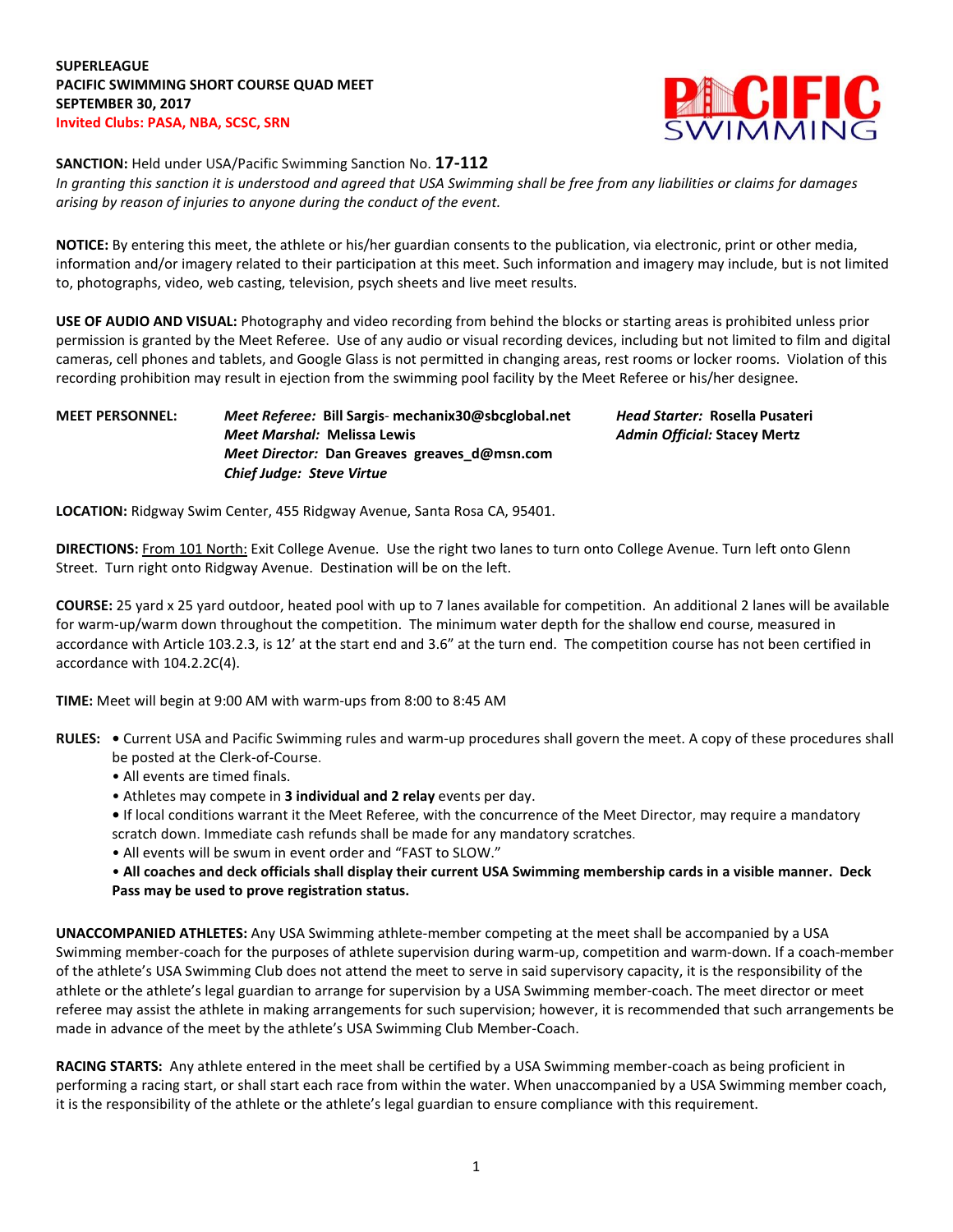**RESTRICTIONS:** • Smoking and the use of other tobacco products is prohibited on the pool deck, in the locker rooms, in spectator seating on standing areas and in all areas used by athletes, during the meet and during warm-up periods.

- Sale and use of alcoholic beverages is prohibited in all areas of the meet venue.
- No glass containers are allowed in the meet venue.
- No propane heater is permitted except for snack bar/meet operations.
- All shelters shall be properly secured.
- Changing into or out of swimsuits other than in locker rooms or other designated areas is prohibited.
- •No pets allowed on deck, other than service assistance animals.

• Destructive devices, to include but not limited to, explosive devices and equipment, firearms (open or concealed), blades, knives, mace, stun guns and blunt objects are strictly prohibited in the swimming facility and its surrounding areas. If observed, the Meet Referee or his/her designee may ask that these devices be stored safely away from the public or removed from the facility. Noncompliance may result in the reporting to law enforcement authorities and ejection from the facility. Law enforcement officers (LEO) are exempt per applicable laws.

• Operation of a drone, or any other flying apparatus, is prohibited over the venue (pools, athlete/coach areas, spectator areas and open ceiling locker rooms) any time athletes, coaches, officials and/or spectators are present.

**ELIGIBILITY:** • Athletes shall be current members of USA Swimming and enter their name and registration number on the meet entry card exactly as they are shown on their Registration Card. If this is not done, it may be difficult to match the athlete with the registration database. The meet host shall check all athlete registrations against the SWIMS database and if not found to be registered, the Meet Director shall accept the registration at the meet (a \$10 surcharge shall be added to the regular registration fee). Duplicate registrations shall be refunded by mail.

• Entries with **"NO TIME" shall be ACCEPTED.**

• Entry times submitted for this meet may be checked against a computer database and may be changed in accordance with Pacific Swimming Entry Time Verification Procedures.

• Disabled athletes are welcome to attend this meet and should contact the Meet Director or Meet Referee regarding any special accommodations on entry times and seeding per Pacific Swimming policy.

• Athletes 19 years of age and over may compete in the meet for time only, no awards. Such athlete shall meet standards for the 17-18 age group.

• Age on the first day of the meet shall determine the athlete's age for the entire meet.

• Meet is open to all qualified athletes registered with one of the invited clubs. Athletes must be a member of PASA, NBA, SCSC, SRN. Athletes who are unattached but participating with a member club may enter.

**ENTRY FEES:** \$500.00 per club. Check made payable to Neptune Swimming

**ENTRIES:** A Hy-Tek entry file must be submitted by Wednesday, September 20, 2017 11:59PM. Request a confirmation of receipt to ensure delivery of the email / file. Send meet entry file to **[greaves\\_d@msn.com](mailto:mailto:greaves_d@msn.com)**.

**Make check payable to**: **Neptune Swimming Mail entries to**: **Dan Greaves PO Box 317 Santa Rosa, CA 95402** 

**CHECK-IN:** The meet will be pre-seeded. There will be no check in for prelims.

**SCRATCHES:** There is NO penalty for an athlete entered in this meet that misses his/her event.

**MEET SCORING**: There is a limit of three (3) scoring individual athletes per event per team, and a limit of two (2) scoring relays per team.

Each individual event and relay event will be scored as below:

| <b>Individual</b> | 4 st | ∍nd | ıth | rth. |
|-------------------|------|-----|-----|------|
|                   |      |     |     |      |

**AWARDS:** None

**ADMISSION:** Free. Programs will not be available for purchase